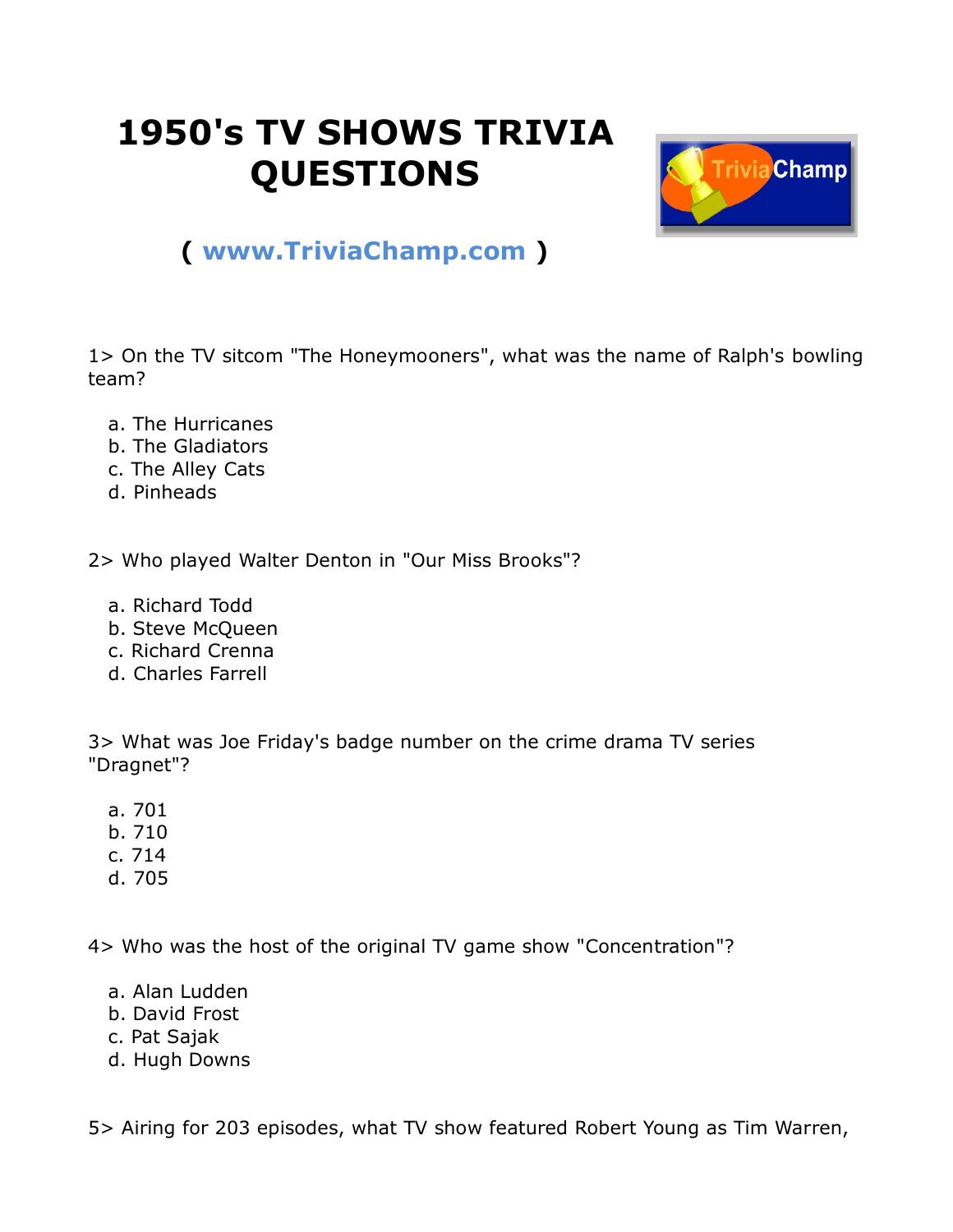head of the Warren Family?

a. Father Knows Best

- b. Amos 'n' Andy
- c. Leave It to Beaver
- d. Maverick

6> Who played the title role in "Man Against Crime"?

- a. Robert Montgomery
- b. Richard Crenna
- c. Roscoe Kearns
- d. Ralph Bellamy

7> What is the name of the actor who portrayed little Ricky on the TV comedy series "I Love Lucy"?

- a. Richard Keith
- b. William Frawley
- c. Keith Richardson
- d. Keith Black

8> Who hosted the first version and then co-hosted the American quiz show "You Bet Your Life"?

- a. Groucho Marx
- b. Harvey Korman
- c. Merv Griffin
- d. George Fenneman

9> When did the "Today" show first premiere on NBC?

 a. January 14, 1950 b. January 14, 1952 c. January 14, 1955 d. January 14, 1948

10> Who was the host of the American newsmagazine and documentary series "See it Now"?

a. Lowell Thomas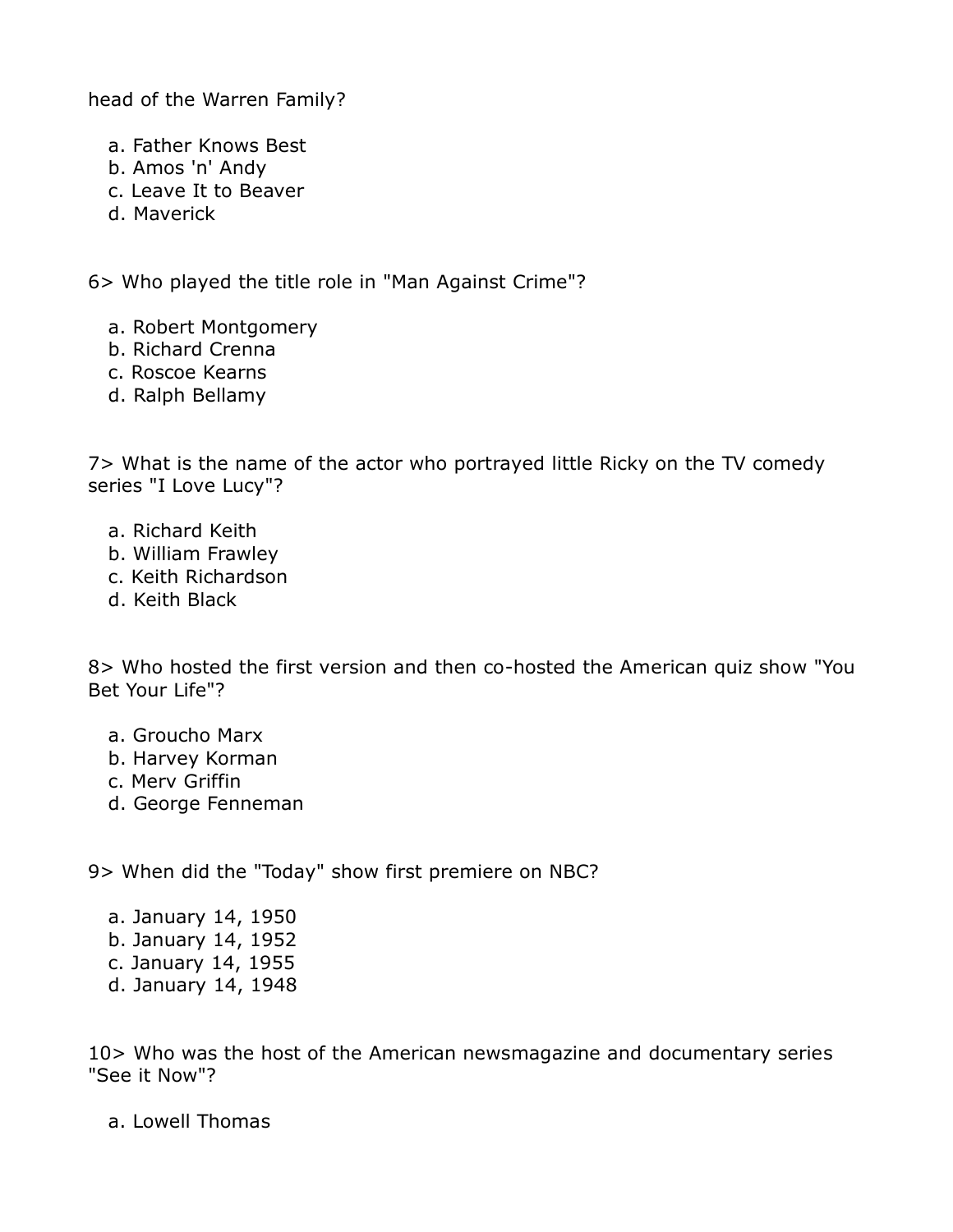- b. Arthur Godfrey
- c. Art Linkletter
- d. Edward R. Murrow

11> Who was the announcer on the "Kukla, Fran and Ollie" television show?

- a. James Earl Jones
- b. Hugh Downs
- c. Mike Wallace
- d. Ronald Reagan

12> On the TV show "Leave It to Beaver", what were the names of Beaver Cleaver's pigeons?

- a. Sparky and Speedy
- b. Jack and Jill
- c. Miss Landers and Miss Rayburn
- d. Miss Canfield and Miss Landers

13> What is the actor's name who played the "Lone Ranger"?

- a. Fred Penner
- b. Charlie Brown
- c. John Reid
- d. Clayton Moore

14> Which of the following TV series aired during the fifties?

- a. Adventures of Superman
- b. The Dick Van Dyke Show
- c. Gomer Pyle, U.S.M.C.
- d. Batman

15> Who was John Russell's deputy (Deputy Marshal Johnny McKay) on the western TV series "Lawman"?

- a. Ty Hardin
- b. Ed Byrnes
- c. Peter Brown
- d. Johnny Yuma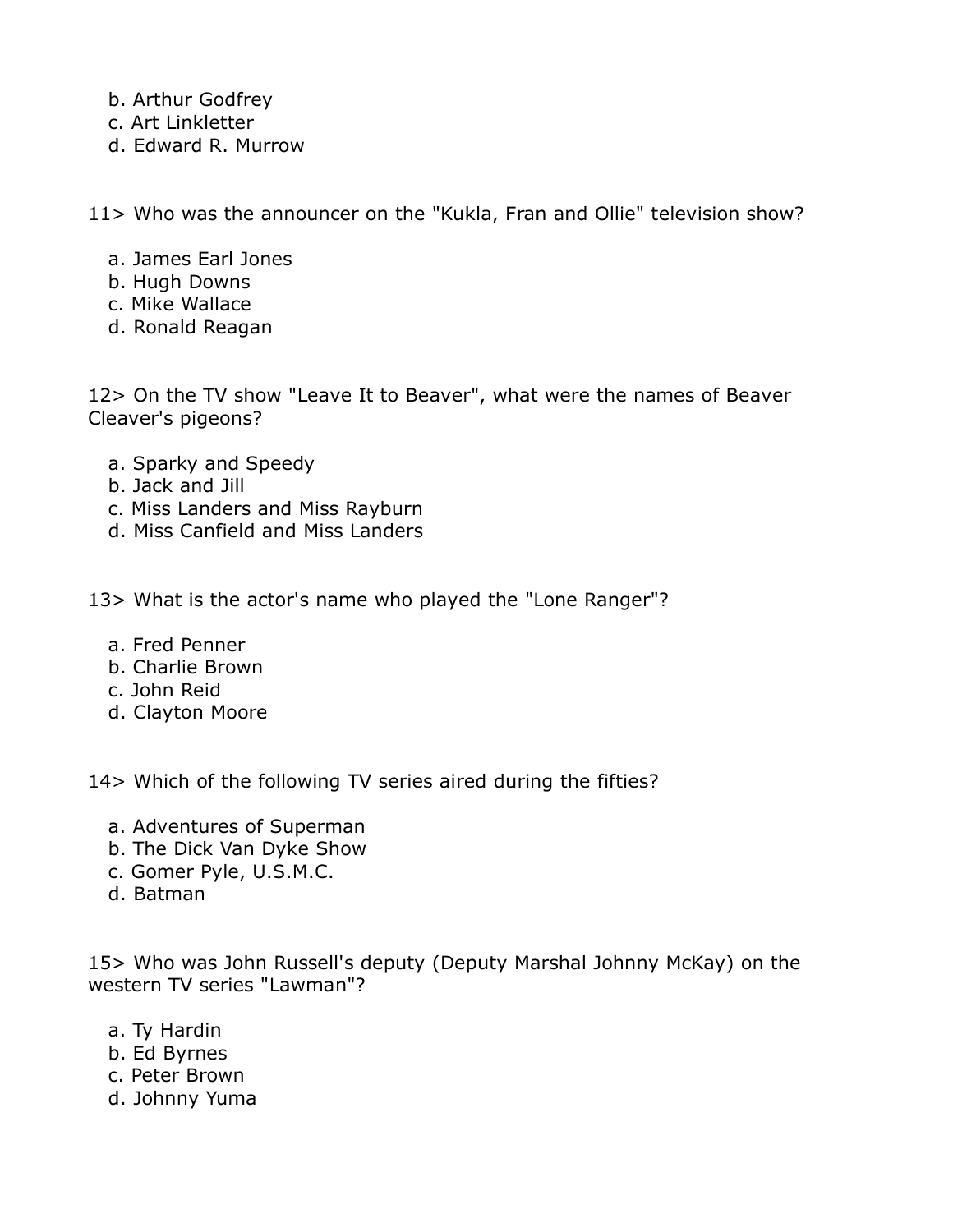16> Who was the first host of the "Tonight Show"?

- a. Steve Allen
- b. Dave Galloway
- c. Jack Parr
- d. Johnny Carson

17> On "The Honeymooners", what was the name of the fraternal order to which Ralph and Ed belonged?

- a. Royal Order of Elks
- b. The Water Buffalos
- c. The Proud Warriors
- d. The Raccoons

## **Answers:**

1> The Hurricanes - Despite its initial popularity, the show only ran for 39 episodes.

2> Richard Crenna - Our Miss Brooks was an American sitcom that starred Eve Arden as a high school English teacher.

3> 714 - The original series ran for eight from 1951 to 1959.

4> Hugh Downs - Concentration was based on the children's memory game of the same name.

5> Father Knows Best - The show ran from October 3, 1954 to May 23, 1960.

6> Ralph Bellamy - The show ran from October 7, 1949 to August 26, 1956.

7> Richard Keith - Starring Lucille Ball, I Love Lucy was the most watched show in the United States for four of its six seasons.

8> George Fenneman - Most of the episodes are now in the public domain.

9> January 14, 1952 - The Today Show is the fifth-longest running American television series (2013).

10> Edward R. Murrow - See It Now won four Emmy Awards.

11> Hugh Downs - The show featured puppets and did not have a script. It was entirely ad-libbed.

12> Miss Canfield and Miss Landers - Beaver Cleaver was originally played by Jerry Mathers.

13> Clayton Moore - The Lone Ranger ran for five seasons.

14> Adventures of Superman - Airing from 1952 to 1958, the show was the first ever TV series to feature Superman.

15> Peter Brown - Played by John Russell, Dan Troop is the town marshal of Laramie.